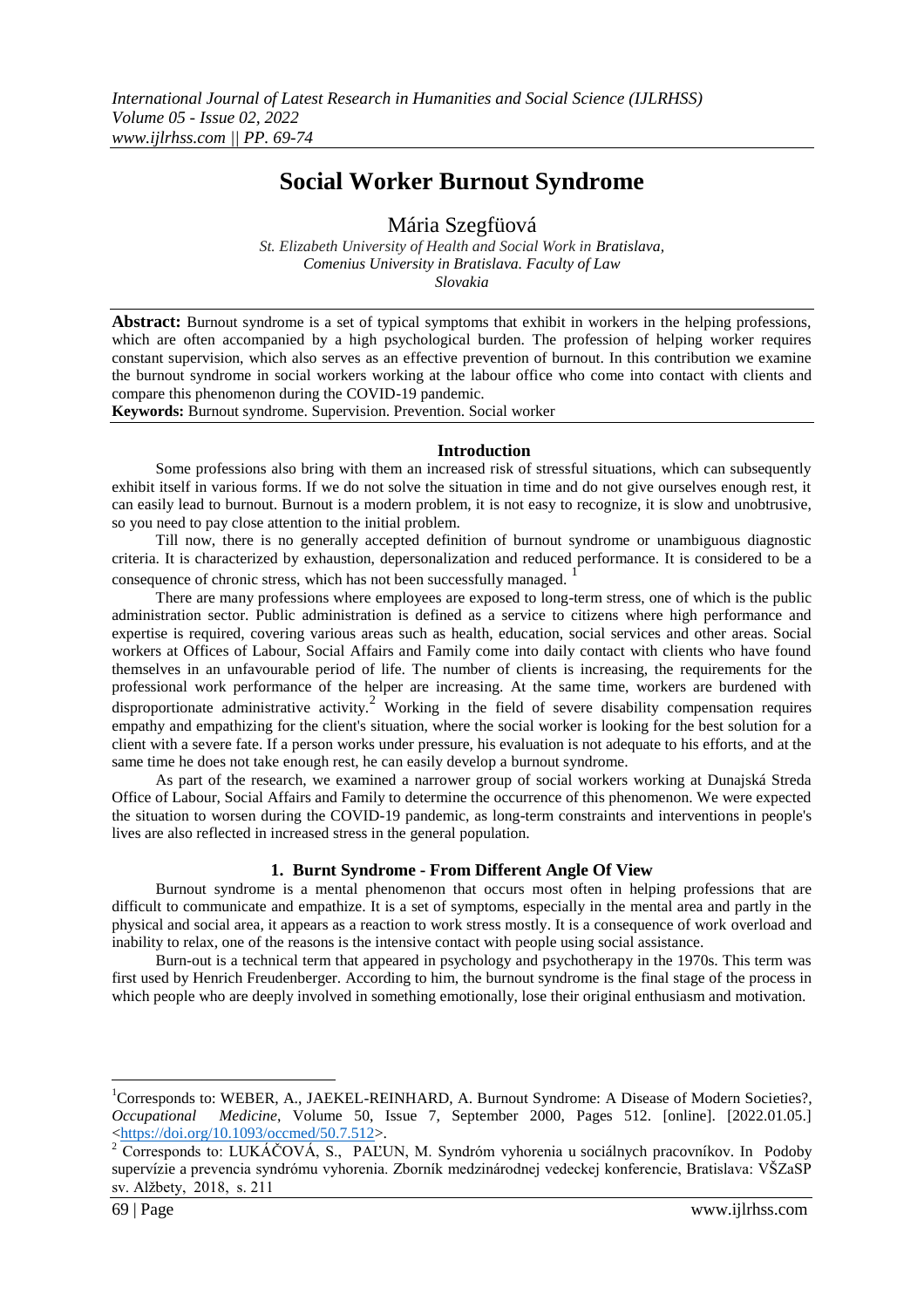### *www.ijlrhss.com || PP. 69-74*

There is a higher incidence of burnout in those people who are intensively engaged in their work, constantly placing higher demands on themselves and expecting that only their work will give them meaning of  $life.<sup>3</sup>$ 

Burnout syndrome occurs in people who are intensely passionate about their work, have high work and personal goals. Compared to stress, the difference is that burn out syndrome is much more serious, dominated by feelings of fatigue, aggression, depression, hopelessness.

Typical manifestations of burn out syndrome are, for example:

- o Loss of the meaning of your activity,
- o Loss of empathy towards the client,
- o Cold approach to the client, perception of the client as a case or page,
- o Prioritizing administrative activities before working with the client,
- o Abuse of one's position,
- o Common illnesses, feeling exhausted,
- o Constant conflicts with colleagues, with superiors,
- o Distrust of the client's abilities.

According to Dobríková, burnout syndrome is a state of total mental and physical exhaustion, which mainly affects people, who have been facing a stressful situation for a long time, while stressors significantly outweigh salutators. This most often concerns people with initial enthusiasm and an effort for excellent results, but also too stereotypical activity and the impossibility of sufficient personal and professional development can lead to burnout.<sup>4</sup>

The opposite of burnout is a feeling of flow, a sense of meaning, where people forget about fatigue, do not perceive time, achieve maximum concentration and creativity, and do not even feel overburdened.

Objective symptoms of burnout include: impatience, broken relationships with others, decreased performance, negativistic behaviour, no activity beyond duties, in helping professions minimizing time spent with the client.

Subjective signs of burnout include: negativism, fatigue, loss of meaning in life, decreased self-respect and self-esteem, decreased frustration tolerance, increased irritability.

Sometimes the term of burnout is mixed with the term stress. However, the stress is not the same as the burnout term. Stress may or may not lead to burnout. People are often able to work in difficult conditions and under high stress if they feel, that their work activity makes sense and have enough energy and motivation to continue. Work stress, at the end of which stands burnout, is associated with a decrease in the desire to perform with experiences of uselessness and hopelessness, with a gradual loss of personal strength, with an increase in feelings of helplessness expressed in attitudes "there is no point for me to try anything ... why try... let me do it anyway, it's still wrong ". Burnout syndrome exhibits itself in various ways, the energetic individual is tired, has reduced immunity, and is often ill. Mentally, the burnout syndrome is exhibited by disappointment, scepticism, disinterest, hopelessness, feelings that he has no control, feelings of loss of meaning.<sup>5</sup>

### **2. The Importance of Prevention**

Whether a person can prevent burnout depends on several factors, and it is important to follow proper psychohygiene. The methods of prevention include: enough rest, change of lifestyle, respect for oneself, knowing one's boundaries, cultivating one's own hobbies, taking care for oneself - for body, soul and spirit, good physical condition, regular walks, hiking, sports, self-knowledge and self-evaluation, learn to say no, have your supervisor, sense of meaning. Anyone who can find the meaning of their life and live a meaningful life is likely to be less at risk of burnout.

We encounter questions of meaningfulness in all psychological notions that deal with difficulty, stress, depression and burnout. Aaron Antonovsky writes that the component of meaningfulness in the concept of coping refers to how much a person feels that his life has a certain meaning, that some of the problems that life

<sup>3</sup> Corresponds to: MOROVICSOVÁ, E. 2011. Komunikácia v medicíne. Bratislava: Univerzita Komenského. 2011. s. 212. ISBN 978-80-223-3025-1.

<sup>&</sup>lt;sup>4</sup> Corresponds to : DROBÍKOVÁ, P., Zvládanie zá ťažových situácií : ako si zachovať duševné zdravie . Bratislava: Vysoká škola zdravotníctva a sociá lnej práce Sv. Alžbety, 2007. s. 56. ISBN 978-80- 89271-20-7.

<sup>5</sup> Corresponds to: VODÁČKOVÁ, D. *Krizová intervence*. Praha: Portál, 2002. s. 174. ISBN 80-7178-696-9.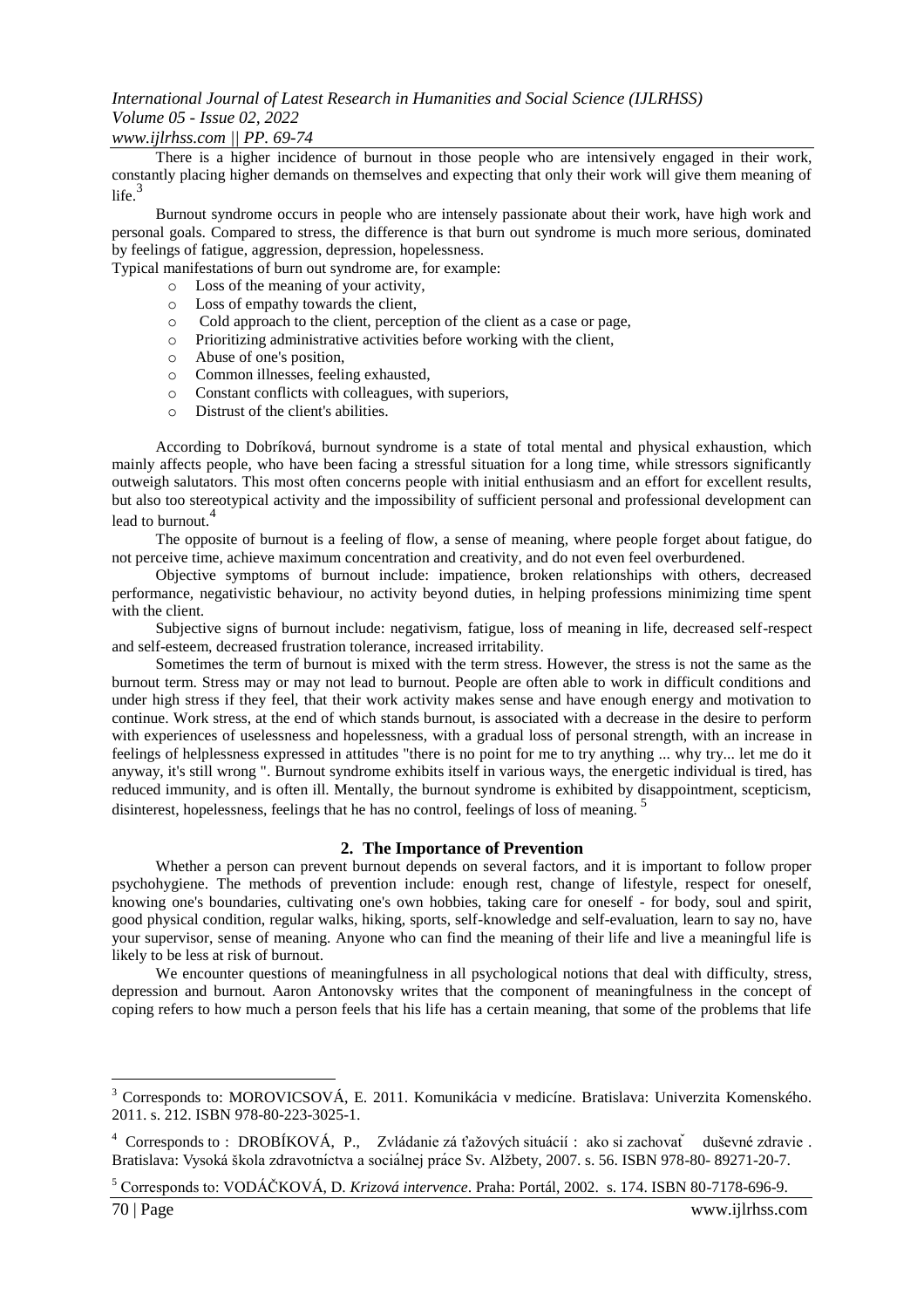## *www.ijlrhss.com || PP. 69-74*

poses for him are worth putting their energy into, and to devote himself to their solution, to see them as challenges and not as burdens.<sup>6</sup>

There is currently a growing trend to link stress and coping research with positive efforts. This is the direction taken by the salutogenetic approach, which focuses on what distinguishes "successful managers" even in the most difficult stressful situations from unsuccessful ones, thus looking for personality characteristics and factors that combine successful coping with challenging situations. A. Antonovský defines coherence as the cohesion of the overall life situation, as relying mainly on oneself in the control of events and on the fact that events will develop as expected.

From the point of view of the prevention of mental exhaustion and burnout, ethics and faith deal with issues of meaningfulness in all its depth. Logotherapy, existential psychotherapy and spiritual care get in the field of therapy. $\frac{8}{3}$ 

The Viennese psychiatrist and philosopher V. E. Frankl was most responsible for extending the concept of the meaning of life. Central place to his logotherapy and existential analysis is the "will to make sense", which he sees as the human desire to find and fulfill a meaning in life. This desire is the main motivating force of a person and chronic failure in its implementation leads to an existential vacuum, which can be the cause of psychological pathology, especially depression.<sup>9</sup>

### **3. The Importance of Supervision in the Prevention of Burnout Syndrome**

Supervision should be part of the work of social workers. It provides professional support, also helps with protection against burnout, contributes to the protection of the client from harm, to increasing the status of the social worker profession and to a more efficient performance of social work.

The aim of supportive supervision is to develop a high level of self-knowledge, and thus empower the employee to act in relation to the client in a disciplined, prudent and conscious manner in order to provide the client with the most optimal form of assistance.<sup>10</sup>

In the area of social services, supervision obligations have already been introduced to improve their quality. The author points out the need to introduce supervision in other areas of social work at the employment office, for example in the field of compensation. Due to the complexity of the issue, due to the often mediated cases and due to the need to increase the quality of social work, we appeal to the need for supervision in this area as well.

Supervision can generally increase the social skills of the supervised, has an educational and strengthening character, can look for problems and solve them. In specific cases, it allows the employee to understand what hinders his understanding of the client and what can effectively protect him from burnout.<sup>11</sup>

"Social workers and other helping professionals are the group most at risk of burnout. This is mainly due to the constant contact with people who find themselves in a situation that is currently insoluble for them. It often happens that clients expect the employee to solve their problems immediately, which puts a great psychological burden on him. How a social worker responds to the stresses arising from the content of work, from the differences between one's own expectations and the reality of actuality, from the psychological burden of employment, etc., also has an impact on the possibility of a burnout syndrome.*"* 12

<sup>6</sup> Corresponds to: KŘIVOHLAVÝ, J. Horieť ale nevyhorieť. Bratislava, Karmelitánské nakladatelství, s.r.o.,  $\frac{1}{2}$ , 2012, s. 123

<sup>7</sup> Corresponds to: RUISELOVÁ, Z. Štýly zvládania záťaže a osobnosť. Bratislava. Ústav experimentálnej psychológie SAV, 2006, s.25

<sup>8</sup> Corresponds to: KŘIVOHLAVÝ, J. Horieť ale nevyhorieť. Bratislava, Karmelitánské nakladatelství, s.r.o., 2012, s. 126

<sup>9</sup> Corresponds to: ŽIAKOVÁ, E. (ed.) 2014. Ako nájsť zmysel života v sociálnej práci s rizikovými skupinami. 2. ročník Košických dní sociálnej práce. Košice: Katedra sociálnej práce Filozofickej fakulty UPJŠ, 349 s. ISBN 978-80-8152-140-9.

<sup>&</sup>lt;sup>10</sup> Corresponds to: SCHAVEL, M. Význam supervízie na predchádzanie syndrómu vyhorenia v zariadeniach sociálnych služieb z pohľadu supervízorov. In Podoby supervízie a prevencia syndrómu vyhorenia. Zborník medzinárodnej vedeckej konferencie, Bratislava: VŠZaSP sv. Alžbety, 2018. s. 11

<sup>&</sup>lt;sup>11</sup> Corresponds to: BUJDOVÁ, N., HVIZDÁK, R. Ako sa žije na onkológii. In Supervision days in 2020. Užhorod: Liraprint, 2021, s. 6

<sup>&</sup>lt;sup>12</sup> Corresponds to: SCHAVEL, M. Význam supervízie na predchádzanie syndrómu vyhorenia v zariadeniach sociálnych služieb z pohľadu supervízorov. In Podoby supervízie a prevencia syndrómu vyhorenia. Zborník medzinárodnej vedeckej konferencie, Bratislava: VŠZaSP sv. Alžbety, 2018. s. 8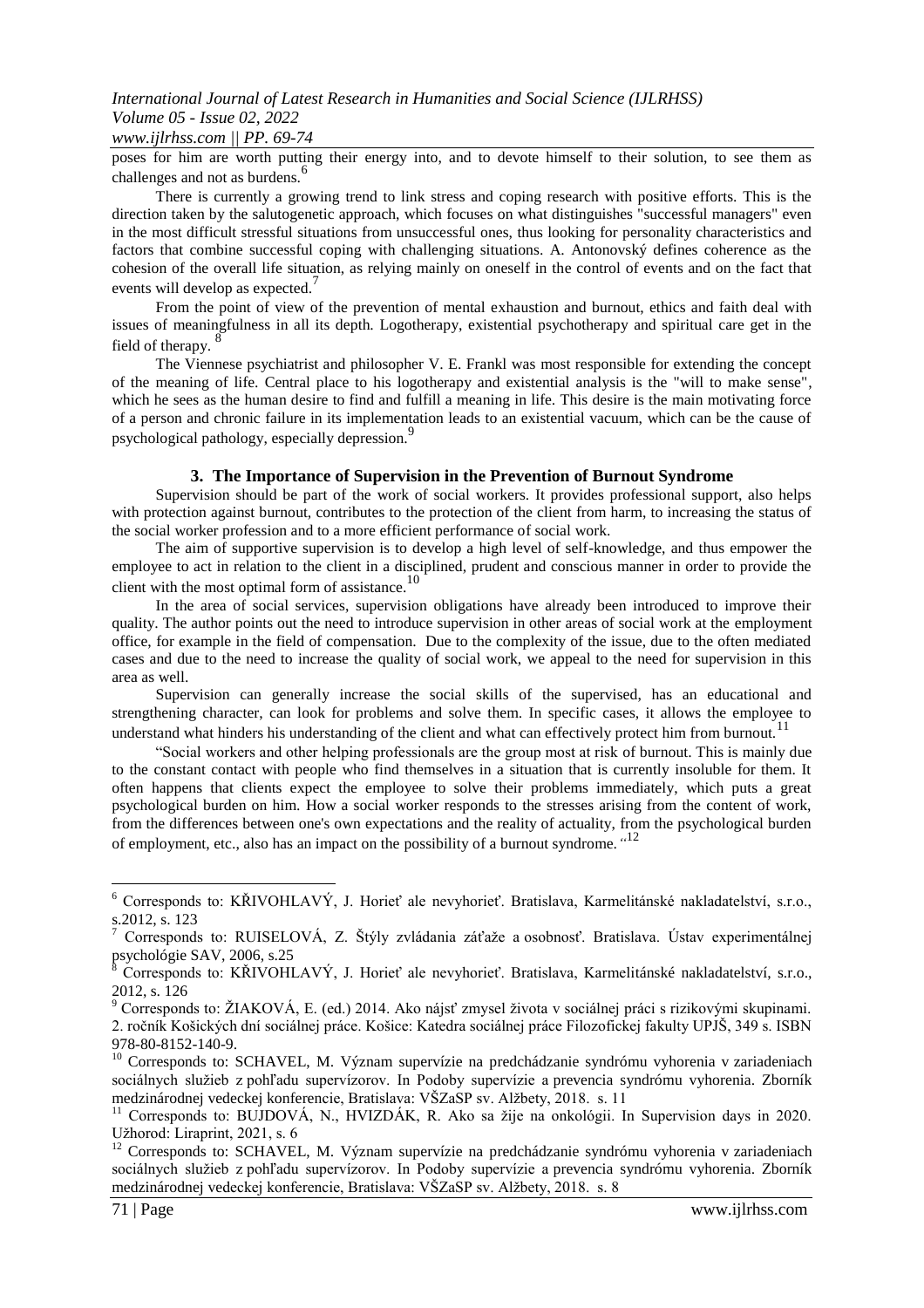## *www.ijlrhss.com || PP. 69-74*

The role of the supervisor in recognizing the burnout syndrome is to have a general outlook, to provide supervision for different groups of supervisors, the ability to appreciate the creative activity of man and social morals. Apply in practice humility, self-management, self-awareness, self-control, motivation, empathy, selfreflection and self-development, initiative and active approach to creating the culture of the organization and its name, through which it ensures the best interests of the client.<sup>13</sup>

According to Matoušek, workplaces, where there are no personal development plans, where there is a lack of supervision, where the employee does not have the opportunity to confide in someone competent what problems he encountered at work and to consult with him about possible solutions, contribute to the development of the burnout syndrome.<sup>14</sup>

### **4. Research Findings at the Labor Office**

We focused our research on finding out the extent to which those social workers who come into contact with clients at the Office of Labour, Social Affairs and Family in Dunajská Streda, Department of Social Affairs and Family, are exposed to burnout. We assumed that more years of practice would also mean an increased riskof burnout, this hypothesis was not confirmed.



Graph 1: Age of respondents

The majority of respondents were between the age of 51-60. The majority, up to 77.8%, were people with a university degree. The number of years worked at the employment office ranged from 8 months to 30 years. Most respondents stated that they were motivated by the fact, that they could help people, on the contrary, they were most demotivated, that their work was not sufficiently rewarded, they were also demotivated by insufficient financial reward. 44.4% of respondents are exposed to stressful situations several times a week.

With respect to current situation of COVID-19, we also examined the impact of the pandemic on the work of social workers.



<sup>13</sup> Corresponds to: HUNYADIOVÁ, S. Techniky v supervízii pri syndróme vyhorenia zamestnancov v zariadeniach sociálnych služieb. In Podoby supervízie a prevencia syndrómu vyhorenia. Zborník medzinárodnej vedeckej konferencie, Bratislava: VŠZaSP sv. Alžbety, 2018, s. 30

<sup>&</sup>lt;sup>14</sup> Corresponds to: MATOUŠEK, O. Metody a řízení sociální práce. Praha: Portál, 2003. s. 57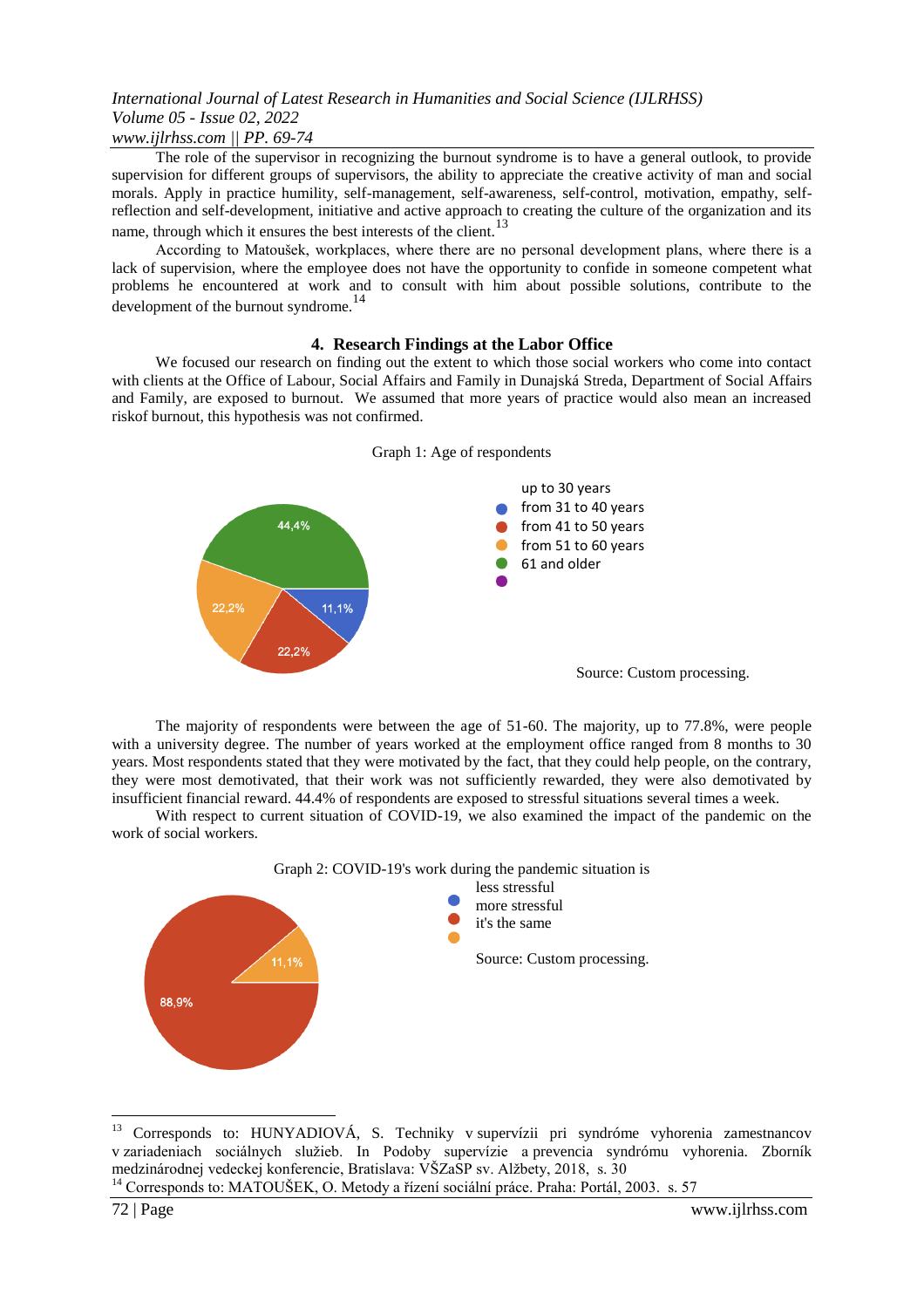## *www.ijlrhss.com || PP. 69-74*

As many as 88.9% of the respondents state that working during a pandemic is more stressful for them. When asked why they experience more stress, 66.7% stated that due to more administration, 55.6% stated more workload, 22.2% stated less personal contact and 11.1% stated that still more aggressive people are the cause of more stress. Another question focused on how social workers perceive the world around them during a pandemic:

Graph 3: Do you perceive the world around you more negatively than usually?



44.4% of the respondents state that they perceive the world around them more negatively during a pandemic, than usual. To examine the stress, we formulated questions that focused on whether they developed signs of burnout. From the available answers, it can be concluded that 55% of respondents have clear signs of burnout with varying intensity, with the pandemic also having a negative impact on social workers as well as on every human being. We were surprised that up to 75% of respondents suffer from insomnia and only 11% said they felt happy and full of optimism. 77.8% of respondents said that they can empathize with the client's feelings and look for the best solution for him, but 55% feel that they cannot do more for the client, even if he wanted to.

### **Conclusion**

The aim of the article was to draw attention to the fact that there is only a narrow line between stress and burnout syndrome, so increased attention should be paid to prevention in order to avoid the development of burnout syndrome and thus reduce the quality of social work or misjudgment of clients. The data obtained confirmed that supervision is equally necessary for social workers at the labour office - Department of Social Affairs and Family, as it can not only improve the quality of work and prevent harm to the client, but can also be an effective means of preventing burnout.

### **References:**

- [1]. BUJDOVÁ, N HVIZDÁK, R. Ako sa žije na onkológii. In *Supervision days in 2020*. Užhorod: Lira Print, 2021. s. 5-10. ISBN 978-617-596-337-1.
- [2]. DOBRÍKOVÁ, P. 2007. Zvládanie záťažových situácií: ako si zachovat ̌ duševné zdravie. Bratislava: Vysoká škola zdravotníctva a sociá lnej práce Sv. Alžbety, 2007. s. 126. ISBN 978-80- 89271-20-7.
- [3]. KŘIVOHLAVÝ, J. *Horieť ale nevyhorieť*. Bratislava: Karmelitánské nakladatelství, s.r.o., 2012, s. 214, ISBN 978-80-8135-003-0.
- [4]. MOROVICSOVÁ, E. 2011. *Komunikácia v medicíne*. Bratislava: Univerzita Komenského. 2011. s. 212. ISBN 978-80-223-3025-1.
- [5]. SCHAVEL, M. KUZYŠIN, B. HUNYADIOVÁ, S. (eds.) 2018. *Podoby supervízie a prevencia syndrómu vyhorenia.* Zborník z medzinárodnej vedeckej konferencie. Bratislava: VŠZaSP sv. Alžbety. 2018. 247 s. ISBN 978-80-8132-193-1.
- [6]. MATOUŠEK, O. 2003. *Metody a řízení sociální práce*. Praha : Portál, 2003. s. 380 ISBN 80-7178- 548-2.
- [7]. RUISELOVÁ, Z. *Štýly zvládania záťaže a osobnosť*. Bratislava. Ústav experimentálnej psychológie SAV, 2006, s. 128. ISBN 80-88910-23-4.
- [8]. VODÁČKOVÁ, D. *Krizová intervence*. Praha: Portál, 2002. s. 543. ISBN 80-7178-696-9.
- [9]. WEBER, A., JAEKEL-REINHARD, A. Burnout Syndrome: A Disease of Modern Societies? *Occupational Medicine*, Volume 50, Issue 7, September 2000, Pages 512–517, [online]. [2022.01.05.] [<https://d](https://doi.org/10.1093/occmed/50.7.512)o[i.o](https://doi.org/10.1093/occmed/50.7.512)r[g/10.1093/o](https://doi.org/10.1093/occmed/50.7.512)ccme[d/50.7.512>](https://doi.org/10.1093/occmed/50.7.512).